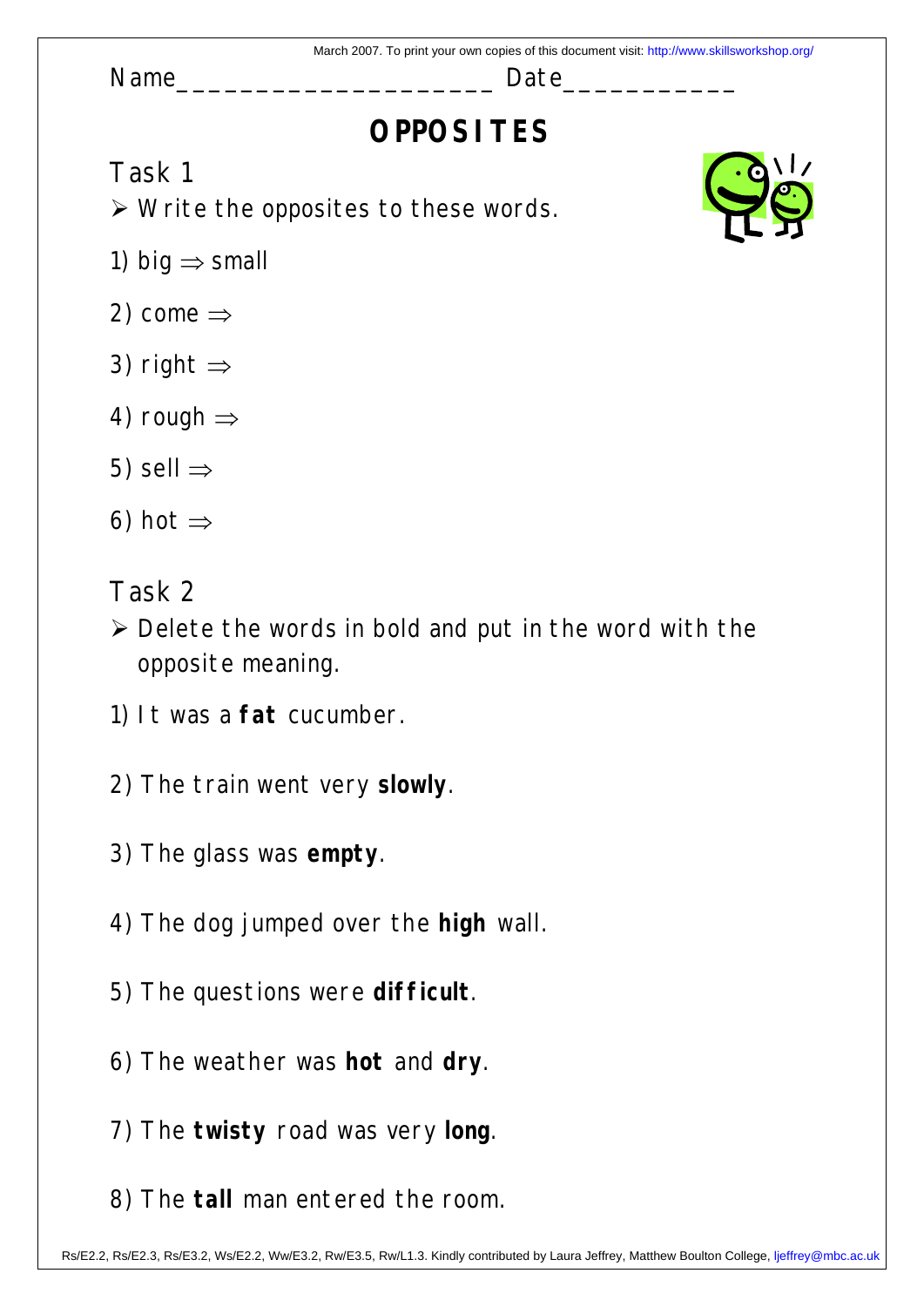Name\_\_\_\_\_\_\_\_\_\_\_\_\_\_\_\_\_\_\_\_ Date\_\_\_\_\_\_\_\_\_\_\_

# **OPPOSITES**

## Task 3

¾ Underline the word in each set that is the opposite to the **word in bold.** 

| 1) heavy   | tall   | light  | thin     |
|------------|--------|--------|----------|
| 2) strong  | weak   | long   | small    |
| 3) found   | made   | went   | lost     |
| 4) enemy   | friend | child  | toy      |
| 5) upper   | middle | behind | lower    |
| 6) rude    | noisy  | polite | tiny     |
| 7) blunt   | bad    | heavy  | sharp    |
| 8) bitter  | sweet  | bent   | smelly   |
| 9) happy   | joyful | sad    | best     |
| $10)$ wide | narrow | near   | enormous |

### Extension Task 4

¾ Write down as many different pairs of opposites as you can.

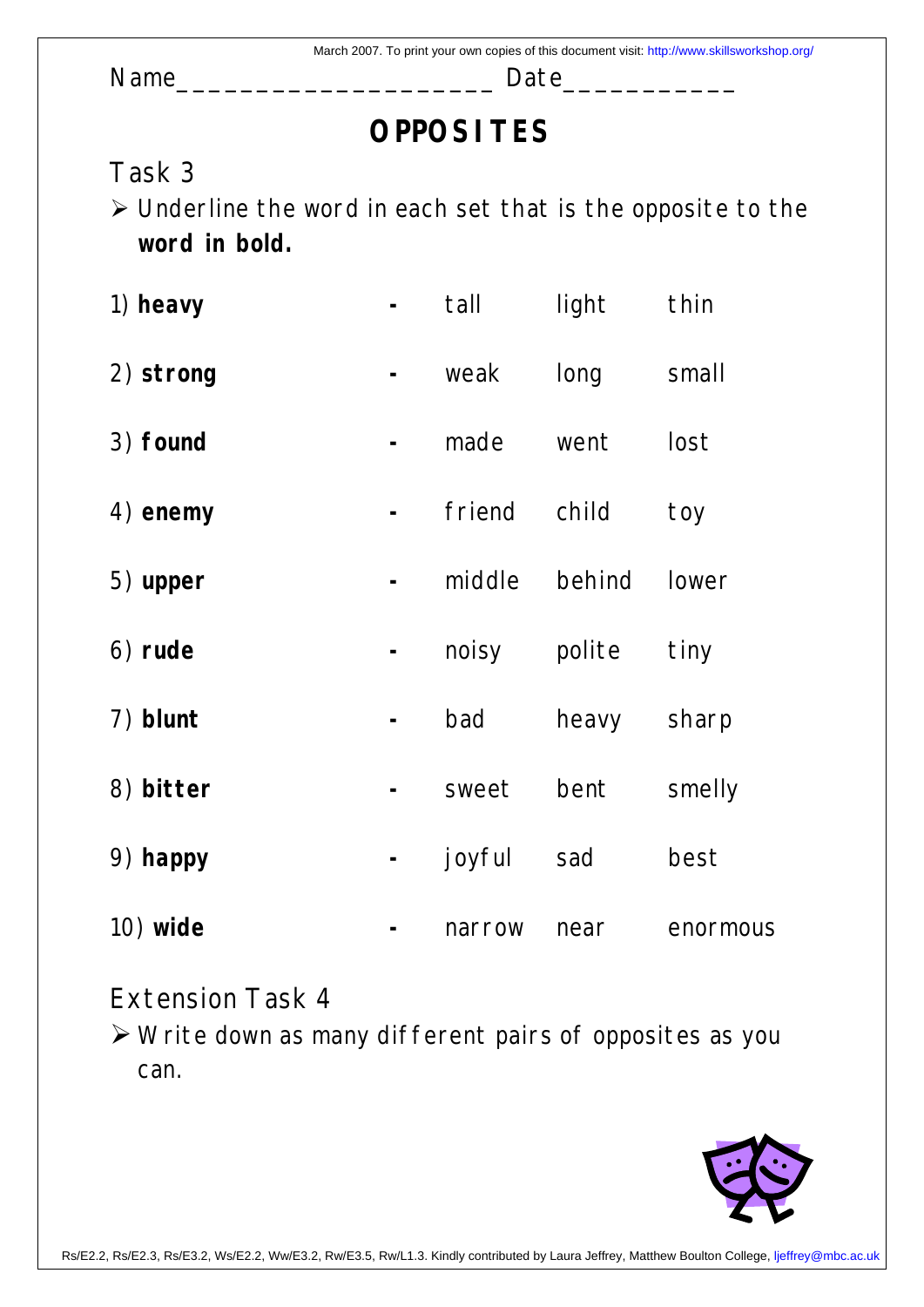Name Date

#### **Antonyms** are words that mean the opposite to each other.

Task 1

- $\triangleright$  Cross out the underlined word and replace it with the opposite word from the box below.
- 1. My Mum made a cake it was nice!
- 2. The roller coaster was very good.
- 3. The film star was very beautiful.
- 4. Gran was pleased with her birthday present.
- 5. The large lorry held up all the traffic.
- 6. I had a lovely time.

| tiny    |          | horrible |
|---------|----------|----------|
| annoyed | terrible | boring   |
| awful   | ugly     | selfish  |

 $\triangleright$  You should have two words left over – use them to make two good sentences!

\* Don't forget to use a capital letter and a full stop.